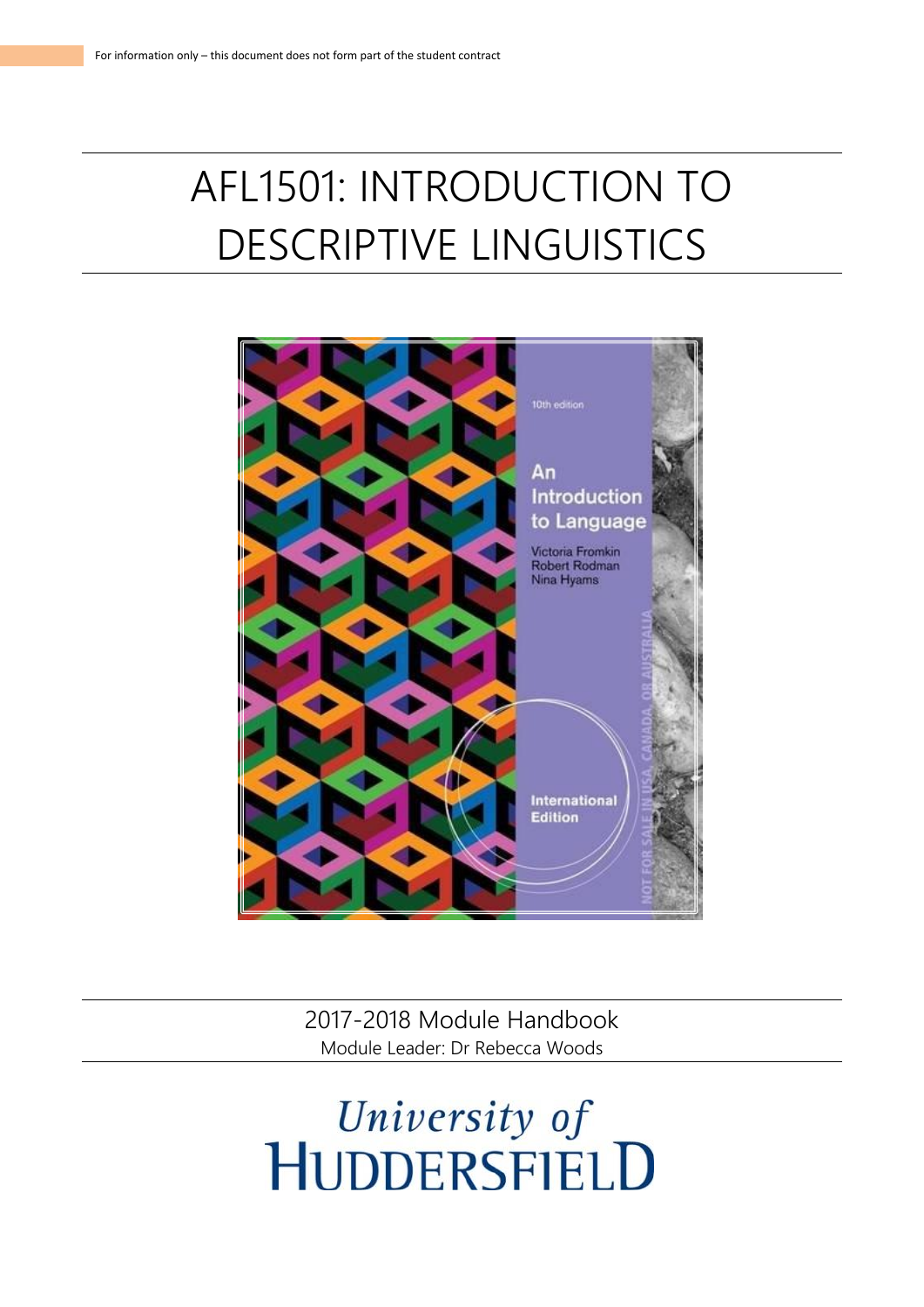# **INTRODUCTION TO DESCRIPTIVE LINGUISTICS Foundation Level 20 Credit Module Module Code:** AFL1501

# **Introduction to the Module**

This module is about the structure of language as a system. It introduces all the basics of linguistic description, using the English language as the primary exemplar. It focuses on the fundamental linguistic concept of levels: grammatical structure, meaning and realisation. The emphasis is on the development of practical skills in analysing language structure.

### **Important Information – Please read carefully**

While we will try to avoid making changes to the schedules of teaching and assessment, it is sometimes necessary for us to do so (for example, in the case of staff illness). When changes have to be made, we will notify you as early as possible by posting information in the Linguistics & Modern Languages Notices module in UniLearn.

**Please make sure that you know how to access the Linguistics & Modern Languages Notices module in UniLearn.** We will assume that you are checking this source of information regularly.

# **Module Specification**

The official University documentation for this module can be found on UniLearn in AFL1501 > Module Information, or click [here.](https://unilearn.hud.ac.uk/webapps/blackboard/content/listContent.jsp?course_id=_29249_1&content_id=_2126018_1&mode=reset)

# **The Module Team**

| Rebecca Woods   | Module Leader/Tutor  | OA4/21 | r.woods@hud.ac.uk     |
|-----------------|----------------------|--------|-----------------------|
| Aleksei Nazarov | Module Tutor         | OA4/15 | a.nazarov@hud.ac.uk   |
| Hazel Price     | Module Tutor         | OA4/15 | h.price@hud.ac.uk     |
| Val Robinson.   | Course Administrator | OA5    | linguistics@hud.ac.uk |

You can normally expect academic staff to be available in their offices at the times displayed on the notices outside their rooms – you do not need an appointment to meet with staff during these times. If you want to meet with staff outside of these times, please email ahead to make an appointment.

## **Course Administrator**

The Course Administrator has responsibility for providing a full and responsive administrative service in support of the processes and procedures associated with student and course administration. If you have a problem in accessing systems for results, Unilearn or issues with your module, please contact your Course Administrator. They can also give you guidance in relation to the submission of Extenuating Circumstances and take details of any evidence being submitted in relation to your claim.

## **Module Leader**

The Module Leader has the overall responsibility for organising, delivering and assessing a module. It is the Module Leader who you should see with any queries or problems related to a specific module, if the Course Administrator or Departmental Secretary can't help.

# **Module Tutor**

The Module Tutors teach on the module and are responsible for the material that they teach in class. If you have questions about module content, please see the Module Tutor who taught the class.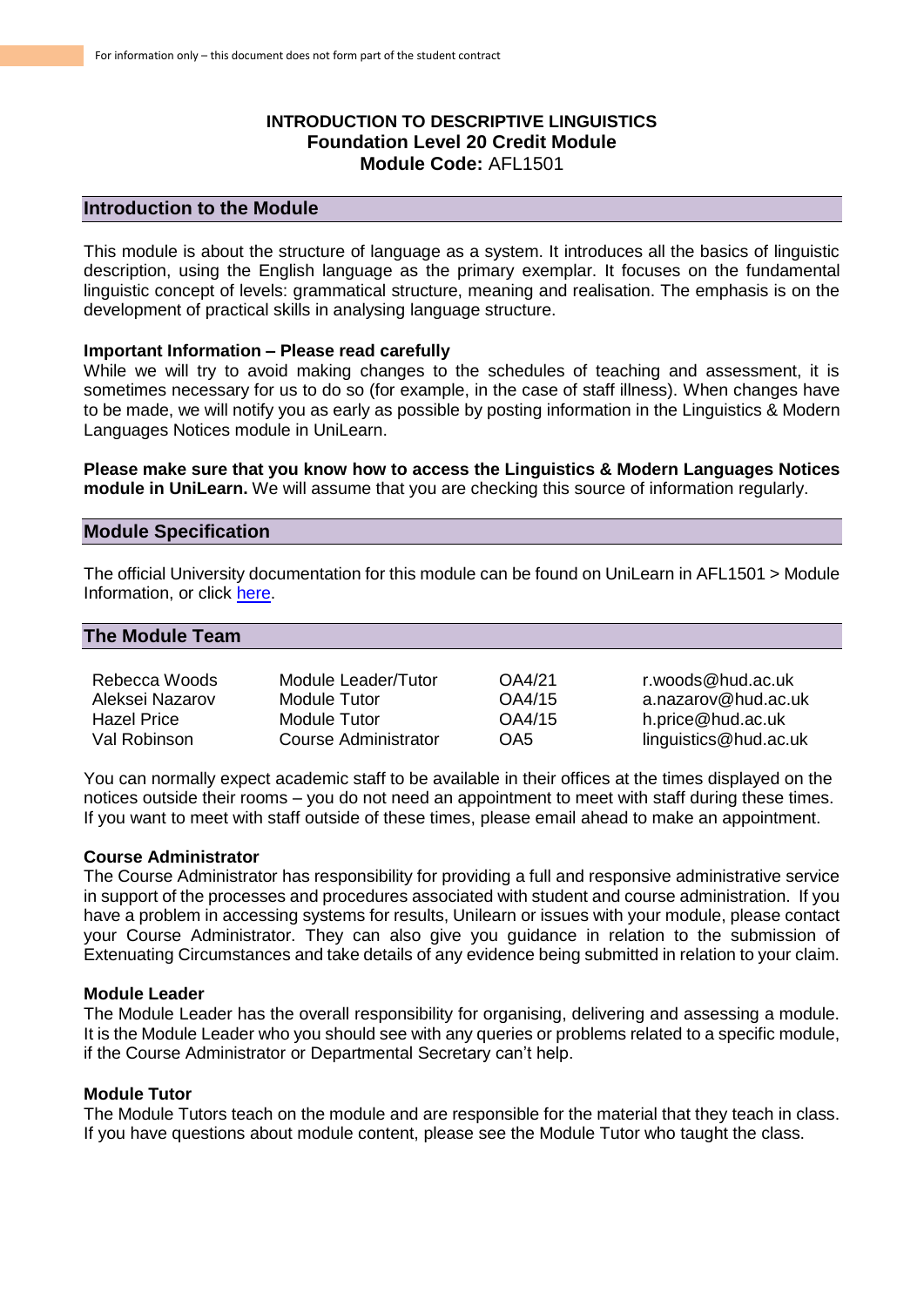# **Delivery Information**

# **Lecture/Seminar Times and Venues**

Please see your personal timetable for full details of when and where your lectures and seminars will be held.

# **Printing Policy**

The University will normally make materials required for timetabled sessions available 24 hours prior to the session via the University's VLE. It is the student's responsibility to ensure they access these materials in a timely enough manner in order to support their engagement with the course.

#### **Seminar Preparation**

It is expected that you will have done the required reading and any seminar tasks before the start of each class. This may mean attempting the seminar tasks before that week's lecture, using the lecture slides that will be pre-posted on UniLearn. This is still a valuable thing to do as you will be wellprepared for both the lecture and the seminar.

Required reading can be found on the My Reading List on UniLearn. It is essential that students do the required reading in order to facilitate their own learning.

## **Attendance requirements**

As a registered student of the University, you are expected to attend your scheduled classes. If you miss classes or are late, your absence will be noted and you may find that you have to explain your poor attendance. Continued poor attendance will lead to exclusion from your course. The regulations governing this can be found at

<http://www.hud.ac.uk/registry/regulationsandpolicies/studentregs>just click on the Student Attendance Policy.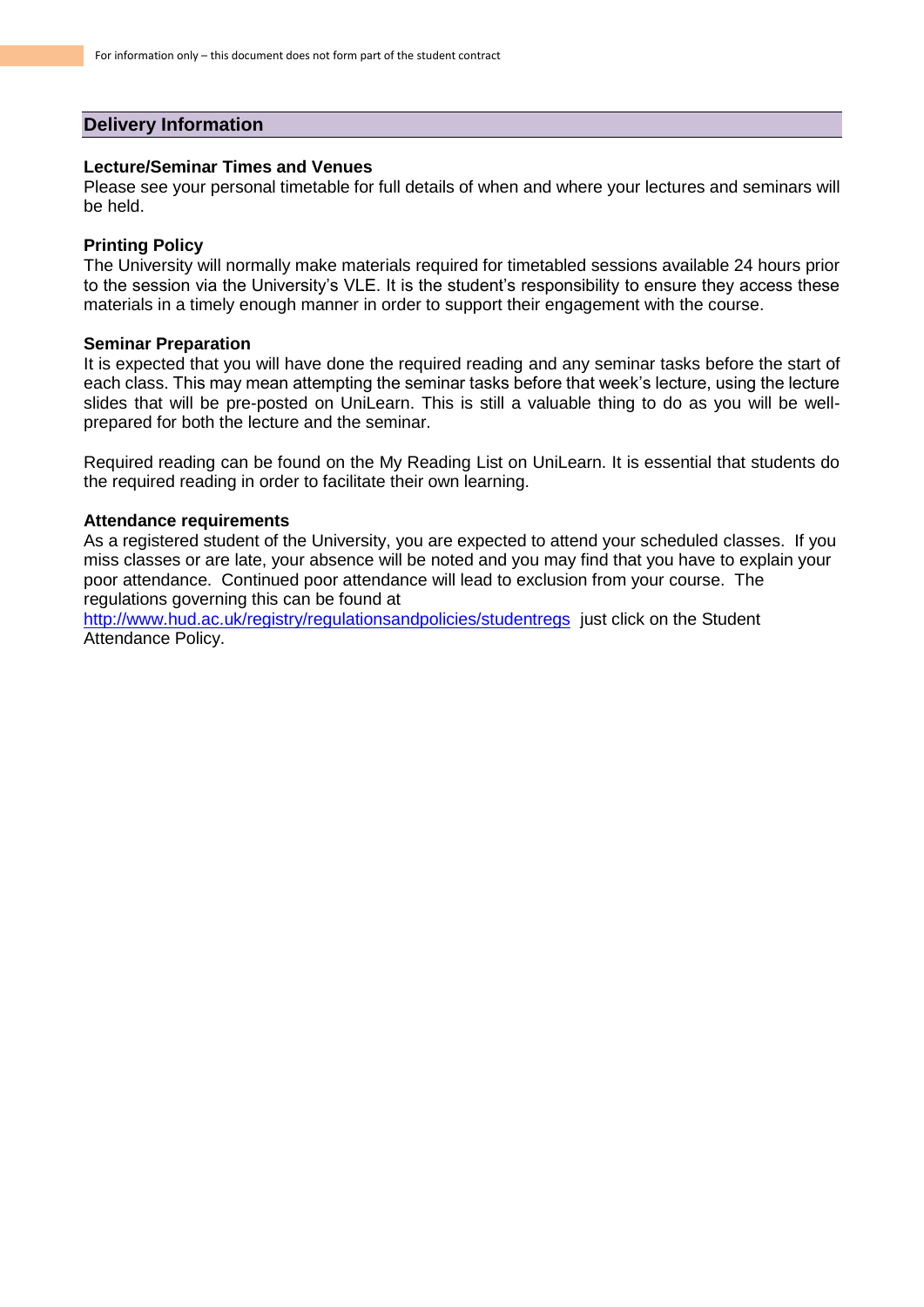# **Module Schedule**

|                             | Week                           | Week of | Lecture | <b>Seminar</b> | <b>Topic</b>         | <b>Reading (Essential)</b>                                | <b>Tutor</b> |
|-----------------------------|--------------------------------|---------|---------|----------------|----------------------|-----------------------------------------------------------|--------------|
| Induction Week ~ No classes |                                |         |         |                |                      |                                                           |              |
|                             |                                | 25 Sept |         |                | What is Language?    | Fromkin et al, chapter 1: pages 1-27; McIntyre (hand-out) | RW/HP        |
|                             |                                | 02 Oct  |         |                | <b>Word Classes</b>  | Fromkin et al, chapter 3: pages 76-87                     | RW/HP        |
|                             | 3                              | 09 Oct  |         | $\mathbf{u}$   | Phrases 1            | Fromkin et al, chapter 3: pages 87-95                     | RW/HP        |
|                             | 4                              | 16 Oct  | N       | $\mathbf{v}$   | Phrases 2            | Fromkin et al, chapter 3: pages 100-104, recap page 85    | RW/HP        |
|                             | 5                              | 23 Oct  | N       | V              | Clauses 1            | Eppler and Ozon, chapter 7 to page 154                    | RW/HP        |
|                             | 6                              | 30 Oct  |         | $\mathbf{v}$   | Clauses 2            | Eppler and Ozon, chapter 7 from page 155                  | <b>HP</b>    |
|                             |                                | 6 Nov   |         |                | Complex structures 1 | Eppler and Ozon, chapter 8 to page 175                    | RW/HP        |
|                             | Reading Week ~ No classes      |         |         |                |                      |                                                           |              |
|                             | 9                              | 20 Nov  |         |                | Complex structures 2 | Eppler and Ozon, chapter 8 from page 175                  | RW/HP        |
|                             | 10                             | 27 Nov  | N       | M              | Complex structures 3 | Eppler and Ozon, chapter 10 to page 219                   | RW/HP        |
|                             | 11                             | 04 Dec  |         | J              | Morphology 1         | Fromkin et al, chapter 2: pages 33-43                     | <b>HP</b>    |
|                             | 12                             | 11 Dec  |         |                | Morphology 2         | Fromkin et al, chapter 2: pages 43-66                     | <b>HP</b>    |
|                             | Christmas Holiday ~ No classes |         |         |                |                      |                                                           |              |

|                              | Week                            | Week of | Lecture | Seminar | <b>Topic</b>                             | Reading                                                            | <b>Tutor</b> |
|------------------------------|---------------------------------|---------|---------|---------|------------------------------------------|--------------------------------------------------------------------|--------------|
|                              | Consolidation Week ~ No classes |         |         |         |                                          |                                                                    |              |
| ⌒                            | $\mathbf{1}$                    | 15 Jan  | V       | V       | Phonetics: Describing Speech Sounds      | Fromkin et al, chapter 5: pages 189-195; Ogden:<br>chapters 1&2    | AN           |
|                              | 2                               | 22 Jan  | V       | v       | <b>Phonetics: Consonants</b>             | Fromkin et al, chapter 5: pages 195-204; Ogden: pages<br>$20 - 29$ | AN           |
|                              | 3                               | 29 Jan  | V       | v       | <b>Phonetics: Vowels</b>                 | Fromkin et al, chapter 5: pages 205-208 & 216-217                  | AN           |
|                              |                                 | 05 Feb  | V       | v       | Phonetics: Review of Consonants & Vowels | Ogden: chapter 5 (skip section 5.3)                                | AN           |
|                              | 5.                              | 12 Feb  | v       | v       | <b>Phonetics: Connected Speech</b>       | ----                                                               | AN           |
|                              | Reading Week ~ No classes       |         |         |         |                                          |                                                                    |              |
|                              |                                 | 26 Feb  | V       |         | Phonology: Phonemes and Allophones       | Fromkin et al, chapter 6: pages 224-235                            | AN           |
|                              | 8                               | 05 Mar  | V       | v       | Phonology: Features                      | Fromkin et al, chapter 6: pages 235-248                            | AN           |
|                              | 9                               | 12 Mar  | V       | v       | Phonology: Rules                         | (as above)                                                         | AN           |
|                              | 10                              | 19 Mar  | V       |         | Review                                   |                                                                    | RW/AN        |
| Easter Holidays ~ No classes |                                 |         |         |         |                                          |                                                                    |              |
|                              | 11                              | 16 Apr  |         | v       | Review - Syntax/Morphology               |                                                                    | <b>RW</b>    |
|                              | 12                              | 23 Apr  |         | V       | Review - Phonetics                       |                                                                    | AN           |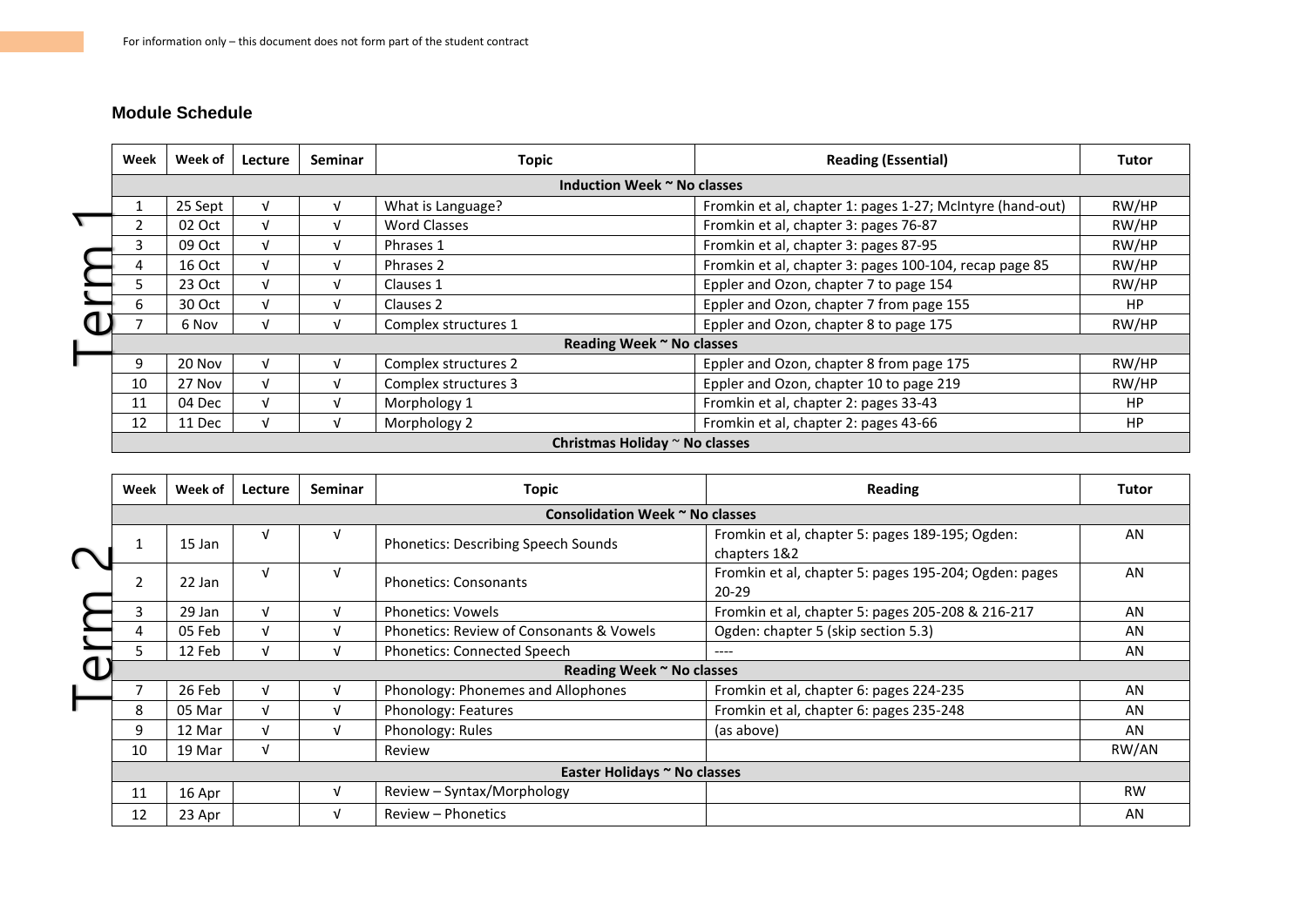Please note the following:

 The end of the academic year for students is **Friday 6 July 2018.** You will need to be available up to this time to do any refer/ defer work, and in case we need to speak to you about your assessments / studies.

# **Reading**

There is a range of essential, recommended and suggested reading on My Reading at: http://library .hud.ac.uk/my/AFL1501

You will also be advised of certain specific reading which we want you to do at different points in the year. **PLEASE do not wait to be told to read some relevant literature!**

You will need your own copy of the following book (the main book for the module, which will also be helpful in future years):

 Fromkin, V., Rodman, R., and Hyams, N.M. (2014). An introduction to language. Australia: Wadsworth Cengage Learning.

However, there are plenty of other textbooks providing an introduction to linguistics. Most sources will say the same things, just in slightly different ways. Students are not required to read everything. The important thing is that students understand the main ideas presented in the module. Some of the resources available will go into more detail than we will have time to cover in this module.

Additional recommended reading will be marked and can be found on My Reading. The recommended reading is not required, but is meant to increase your breadth and understanding of the topics.

# **Assessment Information**

The assessment for this module consists of three pieces of formative work and two pieces of summative work. You will be given more details on the assessment requirements in your seminars. Below is a brief summary of what you are required to do, along with deadlines.

# **Formative Assessment**

Self-assessed exercises on each of the topics of the module (equivalent to 1000 words each).

**Summative Assessment 1** (60% of total mark) [*Both parts are available for tutor re-assessment*] Coursework in linguistic analysis Part A: Syntax = 30% Part B: Phonetics/Phonology = 30%. Equivalent to 1800 words in total. [Learning Outcomes 1-6]

**Summative Assessment 2** (40% of total mark) [*This is the final piece of assessment and not available for tutor re-assessment*]

2 hour exam at the end of the second term. You will be informed about the date, time and venue for the exam in the second term. Equivalent to 1200 words [Learning Outcomes 1-6]

**Note**: as these assignments focus on data analysis, you are **not** required to write discursive, essaystyle answers (specifically for Summative 1A). The word limit is simply another rough guide to the amount of effort you are expected to put into your answer.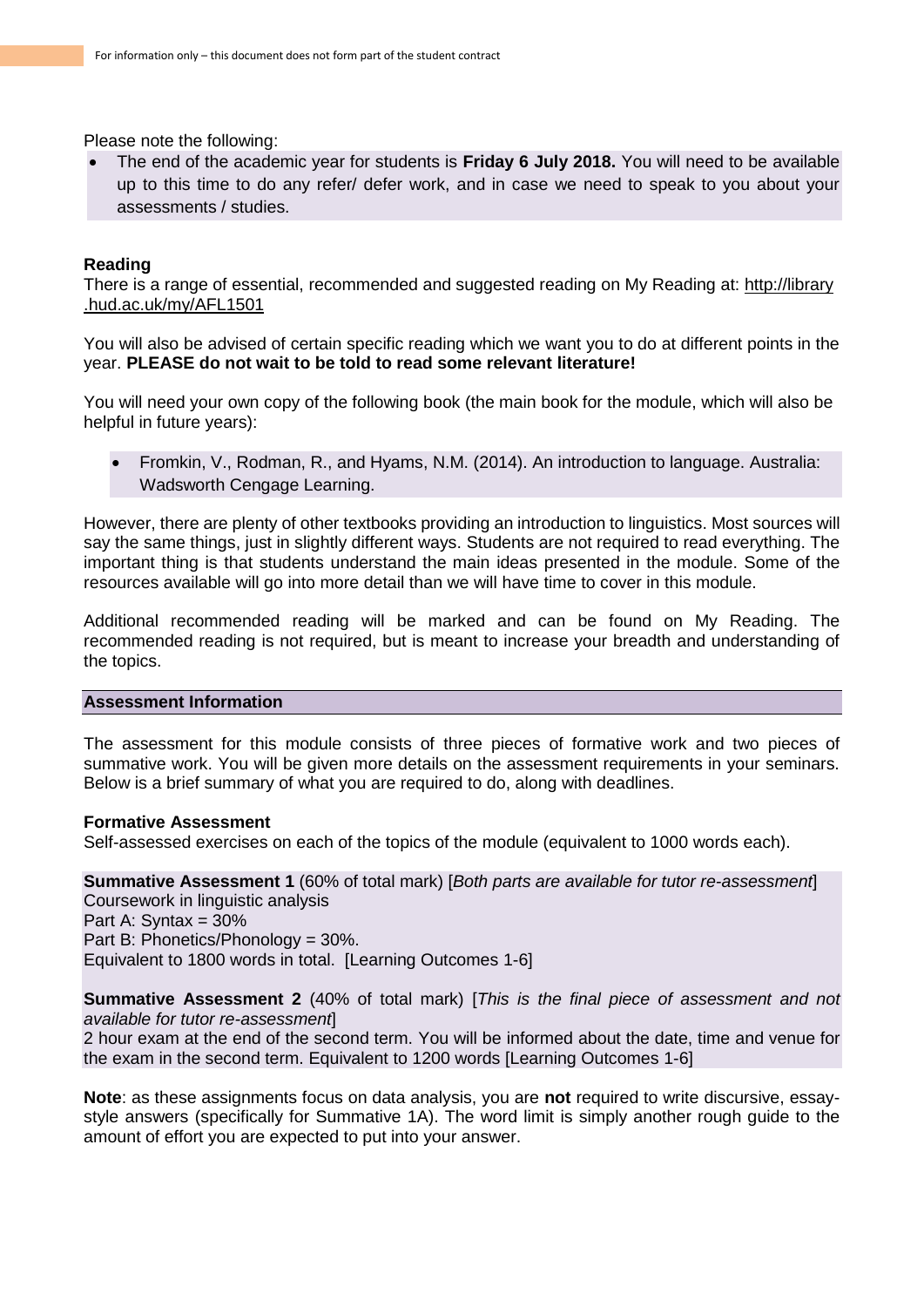# **Pass Marks, Grading and Classification Bands:**

The table below details the grading system used in this module and throughout the University. We have included letter grades to help you understand how the system works, though we will not use these in feedback to you.

|                            | Percentage score | Letter grade |
|----------------------------|------------------|--------------|
| First                      | $70+$            |              |
| 2:1                        | 60-69            |              |
| 2:2                        | 50-59            |              |
| <b>Third</b>               | 40-49            |              |
| Fail                       | 39 and below     |              |
| (Refer for second attempt) |                  |              |

If you do not pass summative 1 (either part) on the first attempt you can attempt it again before the end of the year – see below for more on *Tutor Reassessment.*

If you do not pass summative 2 (the exam) on the first attempt, you can attempt it again, but only in the resit period in early July.

# **Assessment Briefs**

These will be given out in class and subsequently posted online in UniLearn under Assessments.

# **Assessment Deadlines**

| <b>Piece of Work</b> | <b>Submission Method</b> | <b>Submission Date</b> |
|----------------------|--------------------------|------------------------|
| Summative 1A         | Turnitin                 | Mon 8Jan 2018          |
| Summative 1B         | Turnitin                 | Fri 26 Feb 2018        |
| Summative 2          | Exam                     | TBA                    |

It is important that you keep a copy of all of the work you submit for assessment. You are strongly advised to use the electronic storage system provided by the University, using your allocated space on the K drive.

It is School policy that all assessed work must be submitted electronically via Turnitin, by 23:59 on the published date of submission. No hard copies should be submitted unless this is identified as a requirement in the Assessment Brief.

# **Arrangements for the return of work and feedback**

You will receive feedback on your assessments three teaching (i.e. term-time) weeks after the submission date for the assessment. Feedback should help you understand why you received the mark and what you can do to improve your performance in future assessments.

You may receive feedback in a number of different ways – via Turnitin, via email or you may be required to collect a paper script from the department. AFL1501 students will have priority in tutor office hours in the week following the return of work and you can always make an appointment with your tutor at another mutually convenient time. Do be sure to email your tutor ahead of time to make sure they're free to meet you!

# **Tutor Reassessment**

Tutor Reassessment (TR) is where a student is given a single opportunity to re-submit an eligible piece of work and for it to be remarked prior to the meeting of the Course Assessment Board. Tutor reassessment will only be offered if you submit a piece of work for the original assessment and achieve a mark within the specified referral range. The maximum mark for a successful Tutor Reassessment will be capped at the minimum pass mark. An EC claim cannot be submitted for an assessment that has been offered as a Tutor Reassessment.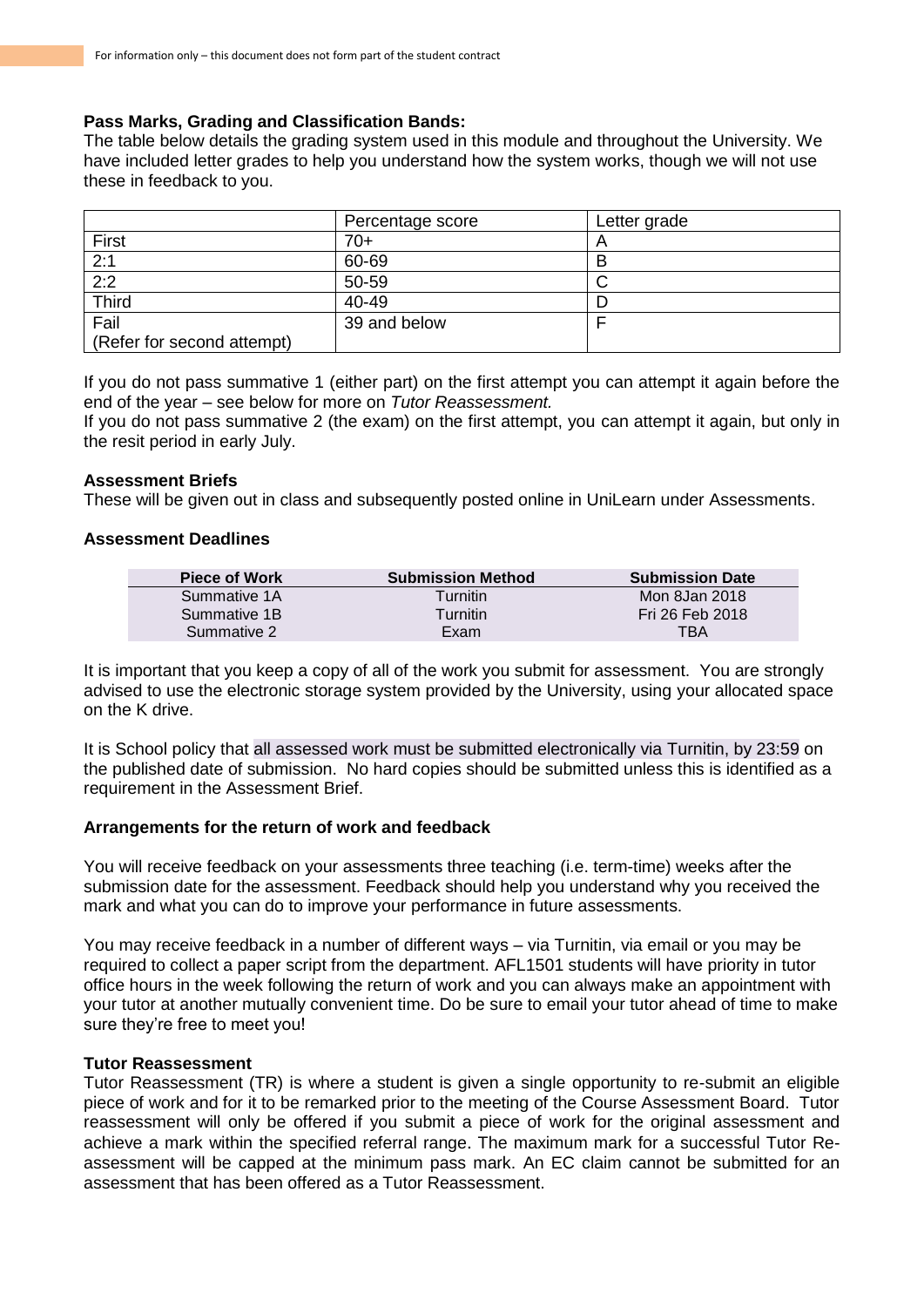The full regulations for tutor reassessment can be found in Section E at http://www.hud.ac.uk/regis try/regulationsandpolicies/studentregs

As indicated in above, the following piece(s) of assessment are eligible for tutor reassessment:

| <b>Piece of Work</b> | <b>Submission Method</b> | <b>Submission Date</b> |
|----------------------|--------------------------|------------------------|
| Summative 1A         | <b>Turnitin</b>          | Mon 19 Feb 2018        |
| Summative 1B         | Turnitin                 | Fri 30 Mar 2018        |

Students will be emailed if they are eligible for tutor reassessment after the feedback has been given back to students for Summative 1.

# **Extensions and Extenuating Circumstances**

Deadlines for the submission of assessed work are strictly applied.

There are procedures in place for you to request a short extension to a deadline but this request has to be made no later than two working days after the published submission date. If you have difficulties such as a short term illness and need to request an extension, you should submit a request via the Student Portal.

Late requests for extensions are not accepted and you run the risk of scoring the minimum pass mark for that piece of work if submitted late but within 5 working days of the original deadline, or 0% if submitted later than this without an approved extension.

The University understands that there may be times when your ability to complete a piece of assessed work or to concentrate on your studies may be hindered by factors beyond your control – such as illness or significant personal difficulties. The regulations include a process to allow students who are affected in this way to bring these extenuating circumstances (ECs) to the attention of the relevant people in the School (such as the Course Assessment Board) so that proper account can be taken. Please be aware that a claim for ECs will usually only be accepted where you've been able to demonstrate that the circumstances described have had a direct impact on you and were substantial and unexpected - in all other cases students would be expected to negotiate an extension. The regulations for ECs can be found in Section 5 at http://www.hud.ac.uk/registry/regulationsandpolicies/ studentregs

Additionally, the University does operate a 'fit to sit' policy for examinations – this means that, by attending an examination, a student is declaring that they are fit to undertake that assessment and it is unlikely that a claim for poor performance will be accepted.

When completing an EC form please be careful to include the correct modules and assessments and to be sure that you attach appropriate and acceptable evidence to your claim.

Once completed your claim has to be submitted to the Course Administration Office (JPG/16) within 5 working days of the date by which your assessment should have been completed.

# **General Information**

# **Academic integrity and referencing information**

The University regards any action by a student that may result in an unfair academic advantage as a serious offence. It is your responsibility to ensure that the assessments you complete are entirely your own work and that you have used the relevant referencing technique correctly. The full set of regulations which govern Academic Integrity can be found under Section 4, Assessment Regulations 3 and 4 at http://www.hud.ac.uk/registry/regulationsandpolicies/studentregs/